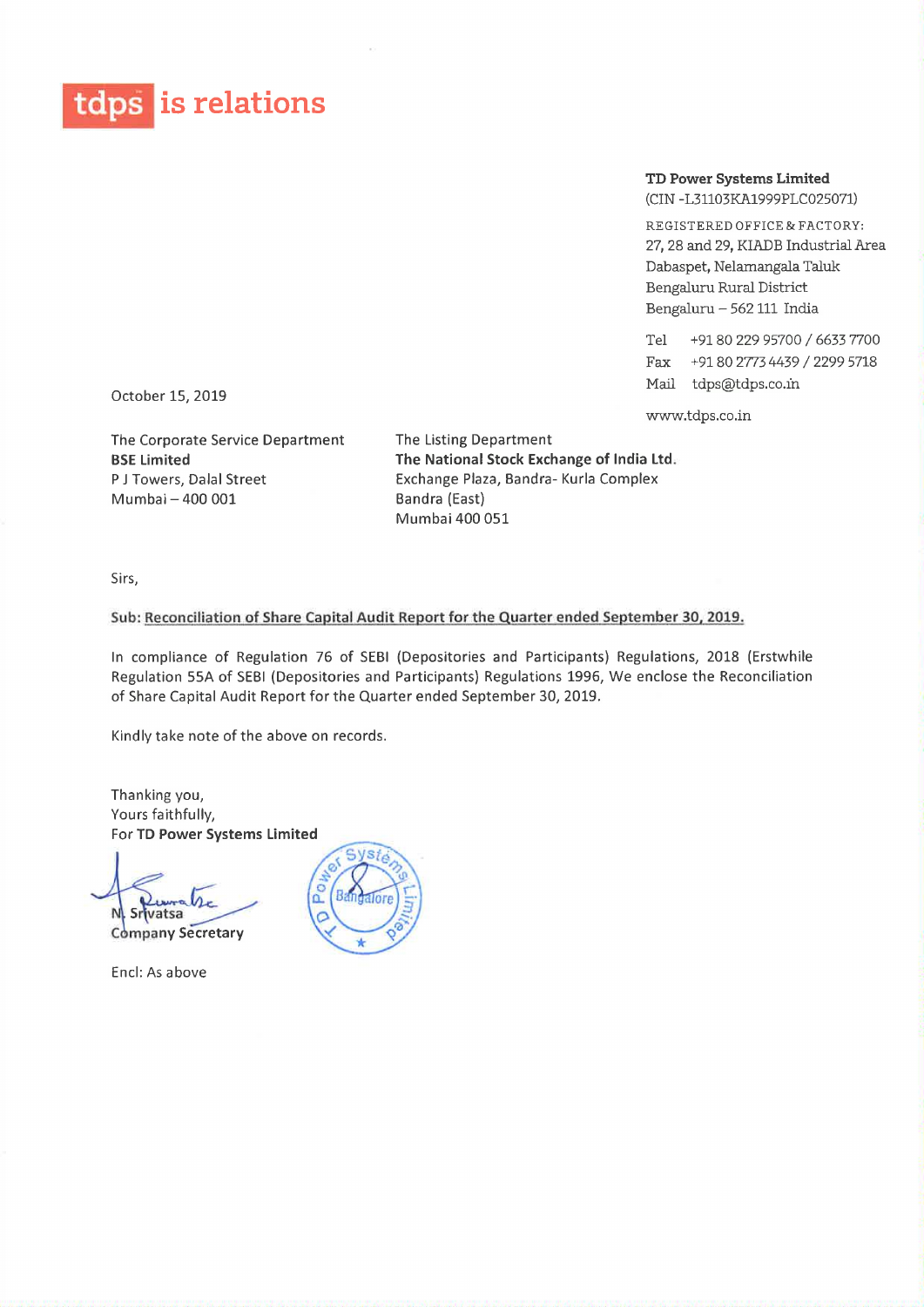

## RECONCILIATION OF SHARE CAPITAL AUDIT REPORT FOR THE QUARTER ENDED 30TH SEPTEMBER, 2019.

| 01 | For the quarter ended                                                                               | 30th September 2019                                                                          |                                                 |  |  |
|----|-----------------------------------------------------------------------------------------------------|----------------------------------------------------------------------------------------------|-------------------------------------------------|--|--|
| 02 | <b>ISIN</b>                                                                                         | INE419M01019                                                                                 |                                                 |  |  |
| 03 | Face Value Per Share                                                                                | Rs.10/- (Rupees Ten Only).                                                                   |                                                 |  |  |
| 04 | Name of the Company                                                                                 | TD Power Systems Limited                                                                     |                                                 |  |  |
| 05 | Registered office address                                                                           | # 27, 28 & 29 KIADB Industrial Area,<br>Dabaspet, Nelamangala Taluk,<br>Bangalore - 562 111. |                                                 |  |  |
| 06 | Telephone and Fax Number                                                                            | Registered office:<br>Phone No: 080 - 22995700<br>Fax No. : 080 - 22995718                   |                                                 |  |  |
| 07 | E mail Address                                                                                      | srivatsa.n@tdps.co.in                                                                        |                                                 |  |  |
| 08 | Name<br>оf<br>Stock<br>the<br>Exchanges<br>where<br>the<br>Company's<br>securities<br>are<br>listed | 1. BSE Limited.(BSE)<br>(NSE)                                                                | 2. National Stock Exchange of India Limited.    |  |  |
| 09 | <b>Issued Capital</b>                                                                               |                                                                                              |                                                 |  |  |
|    |                                                                                                     | Number of Shares                                                                             | Percent<br>Total<br>to<br><b>Issued Capital</b> |  |  |
|    |                                                                                                     | 30,933,414                                                                                   | 100.00%                                         |  |  |
| 10 | Listed<br>Capital<br>Exchange<br>Wise)                                                              | 1. BSE Limited.(BSE):                                                                        |                                                 |  |  |
|    |                                                                                                     | Number of Shares                                                                             | Percent<br>Total<br>to<br><b>Issued Capital</b> |  |  |
|    |                                                                                                     | 30,933,414                                                                                   | 100.00%                                         |  |  |
|    |                                                                                                     |                                                                                              |                                                 |  |  |

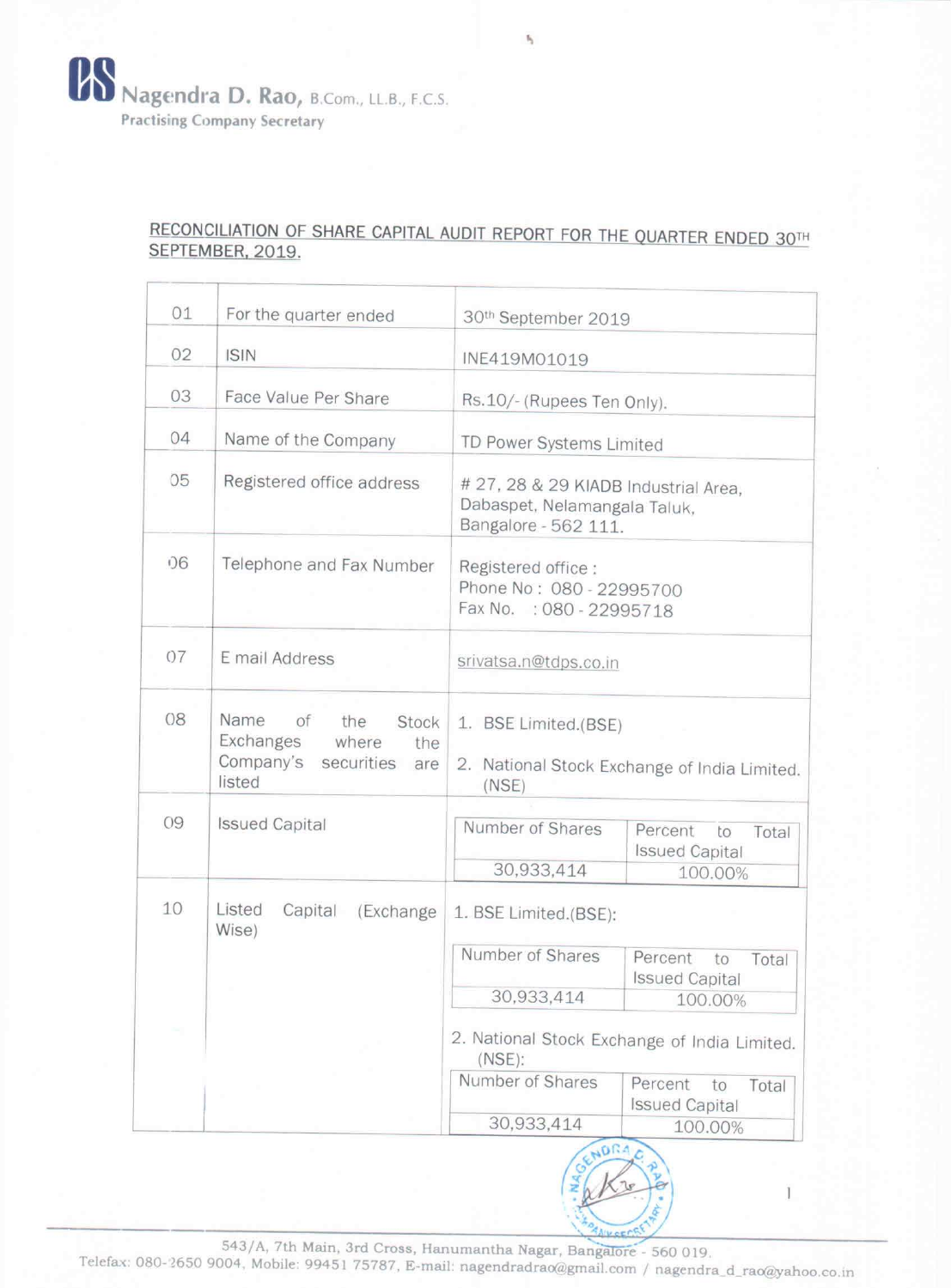| 11                                                                                                                                      |                                                                                                                           |                            |                                          |                  |                                                            |                      |                                  |                                  |              |                                                                       |
|-----------------------------------------------------------------------------------------------------------------------------------------|---------------------------------------------------------------------------------------------------------------------------|----------------------------|------------------------------------------|------------------|------------------------------------------------------------|----------------------|----------------------------------|----------------------------------|--------------|-----------------------------------------------------------------------|
|                                                                                                                                         | Held in Dematerialized form<br>in CDSL                                                                                    |                            |                                          | Number of Shares |                                                            |                      | Percent<br><b>Issued Capital</b> | to                               | Total        |                                                                       |
|                                                                                                                                         |                                                                                                                           |                            |                                          |                  |                                                            | 11,296,284<br>36.52% |                                  |                                  |              |                                                                       |
| 12                                                                                                                                      | Held in Dematerialized form<br>in NSDL                                                                                    |                            |                                          |                  | Number of<br><b>Shares</b>                                 | 19,637,128           | Equity                           | Percent<br><b>Issued Capital</b> | to<br>63.48% | Total                                                                 |
| 13                                                                                                                                      | Held in physical form                                                                                                     |                            |                                          |                  | Number of Shares<br>Percent<br>to<br><b>Issued Capital</b> |                      |                                  | Total                            |              |                                                                       |
|                                                                                                                                         |                                                                                                                           |                            |                                          |                  |                                                            | 2<br>$0.0\%$         |                                  |                                  |              |                                                                       |
| 14                                                                                                                                      | Total Number of Shares<br>$(11+12+13)$                                                                                    |                            |                                          |                  | 30,933,414 Equity Shares of Rs. 10/- each                  |                      |                                  |                                  |              |                                                                       |
| 15                                                                                                                                      | Reasons for difference if<br>any, between (9 & 10) (9 &<br>14) (10 & 14)                                                  |                            |                                          |                  | <b>None</b>                                                |                      |                                  |                                  |              |                                                                       |
| 16                                                                                                                                      | Certifying the details of<br>changes in share capital<br>during the quarter under<br>consideration as per table<br>below. |                            |                                          |                  |                                                            |                      |                                  |                                  |              |                                                                       |
| Particulars                                                                                                                             |                                                                                                                           | οf<br>No.<br><b>Shares</b> | Applied<br>Not<br>applied<br>for listing |                  | Listed<br>on<br>exchanges<br>(Specify<br>Names)            | Whether<br>to CDSL   | intimated                        | Whether<br>intimated<br>to NSDL  | In<br>Names) | Principal<br>approval<br>pending<br>for Stock<br>Exchange<br>(Specify |
|                                                                                                                                         |                                                                                                                           |                            |                                          |                  | <b>NIL</b>                                                 |                      |                                  |                                  |              |                                                                       |
|                                                                                                                                         |                                                                                                                           |                            |                                          |                  |                                                            |                      |                                  |                                  |              |                                                                       |
| Rights, Bonus, Preferential Issue, ESOP's, Amalgamations, Conversion, Buy Back,<br>Capital Reduction, Forfeiture, any other to specify: |                                                                                                                           |                            |                                          |                  |                                                            |                      |                                  |                                  |              |                                                                       |

| $-7$ | Register of Members is<br>updated (Yes / No), if not<br>updated up to which date | Yes            |
|------|----------------------------------------------------------------------------------|----------------|
| 18   | Reference of previous<br>quarter with regard to                                  | Not Applicable |

 $\overline{2}$ 

PANY SECRET